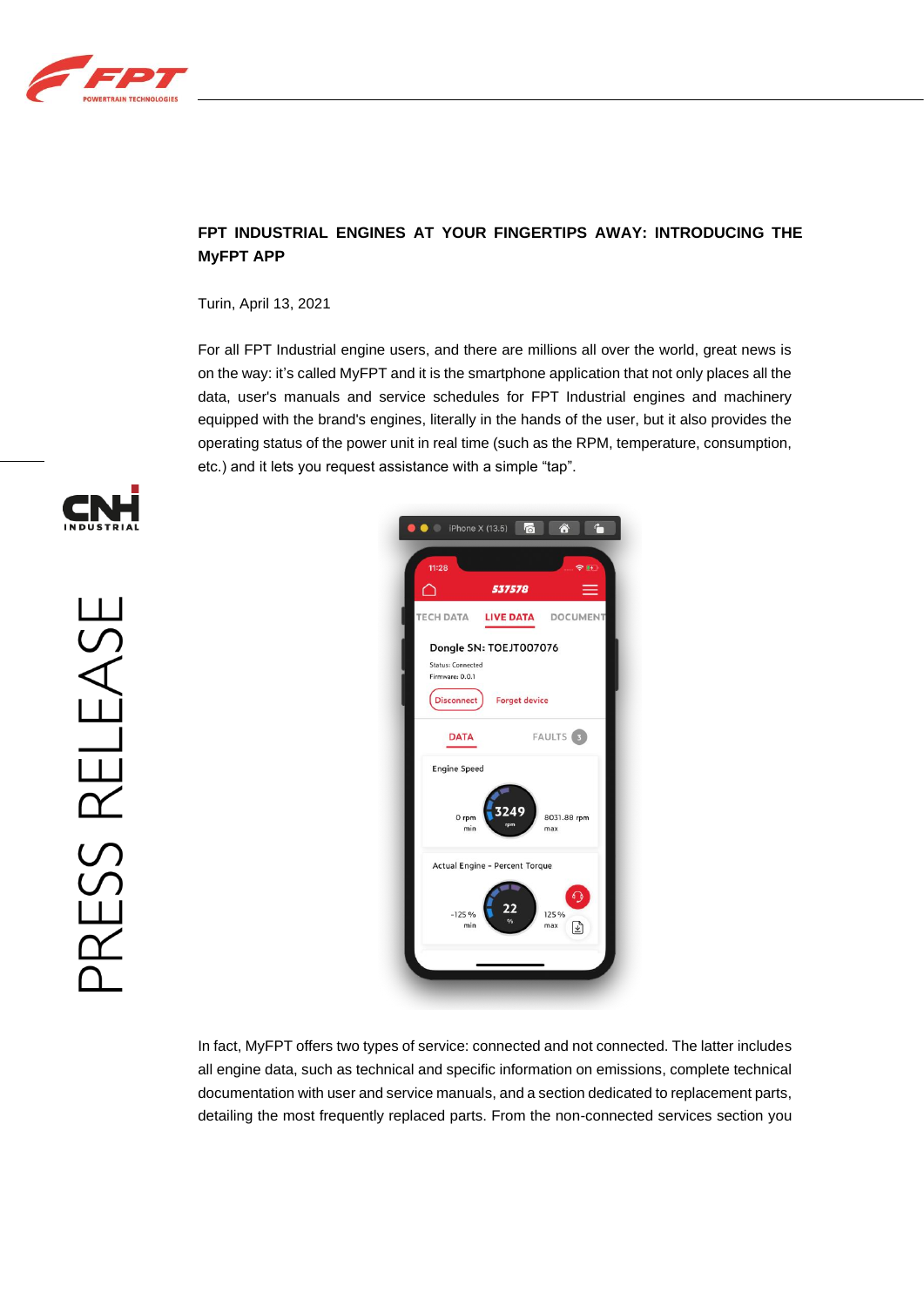

can also contact the FPT Industrial Customer Center to request assistance or information on the engine, as well as find the nearest dealer.

The services provided when connected, using a Bluetooth dongle connected to the engine diagnostics socket, enable the customer to monitor the operation and status of all their registered FPT engines in real time. In fact, the customer can view "live" data relative to engine RPM, operating temperature, fluid levels and fuel consumption. Any anomaly is immediately detected, and the relative codes are sent directly to the Customer Center in order to reduce diagnostics times. In fact, the customer can follow the correct procedure to get back to operation as quickly as possible, where necessary activating the assistance service.



Launched in July 2020 on the App Store [\(https://apps.apple.com/it/app/myfpt/id1513628544\)](https://apps.apple.com/it/app/myfpt/id1513628544) and Google Play [\(https://play.google.com/store/apps/details?id=com.fpt.engineapp\)](https://play.google.com/store/apps/details?id=com.fpt.engineapp) for smartphones with iOS and Android technology, it is now available in new markets and with new connected features. MyFPT enriches the range of post-sales services FPT Industrial offers its customers, significantly facilitating the work and lives of those who need to constantly monitor a high number of engines simultaneously, such as fleet managers. Designed and developed leveraging the expertise of the CNH Industrial Digital Hub, MyFPT underwent extensive testing with end users, resulting in extremely positive feedback.

MyFPT enriches the range of after-sales services the brand offers its customers thanks to the AMS (Aftermarket Solutions) team. Characterized by the centrality of the customer the approach seeks to humanize the connection and relationship between the brand, the aftersales organization and end users, and services include listening to customer requirements with the Voice of the Customer and Customer Satisfaction Measurement. The proactive services, dedicated to guiding the customer to solving and preventing problems, include the toll-free number, active 24/7, remote electronic monitoring and control services – the findings